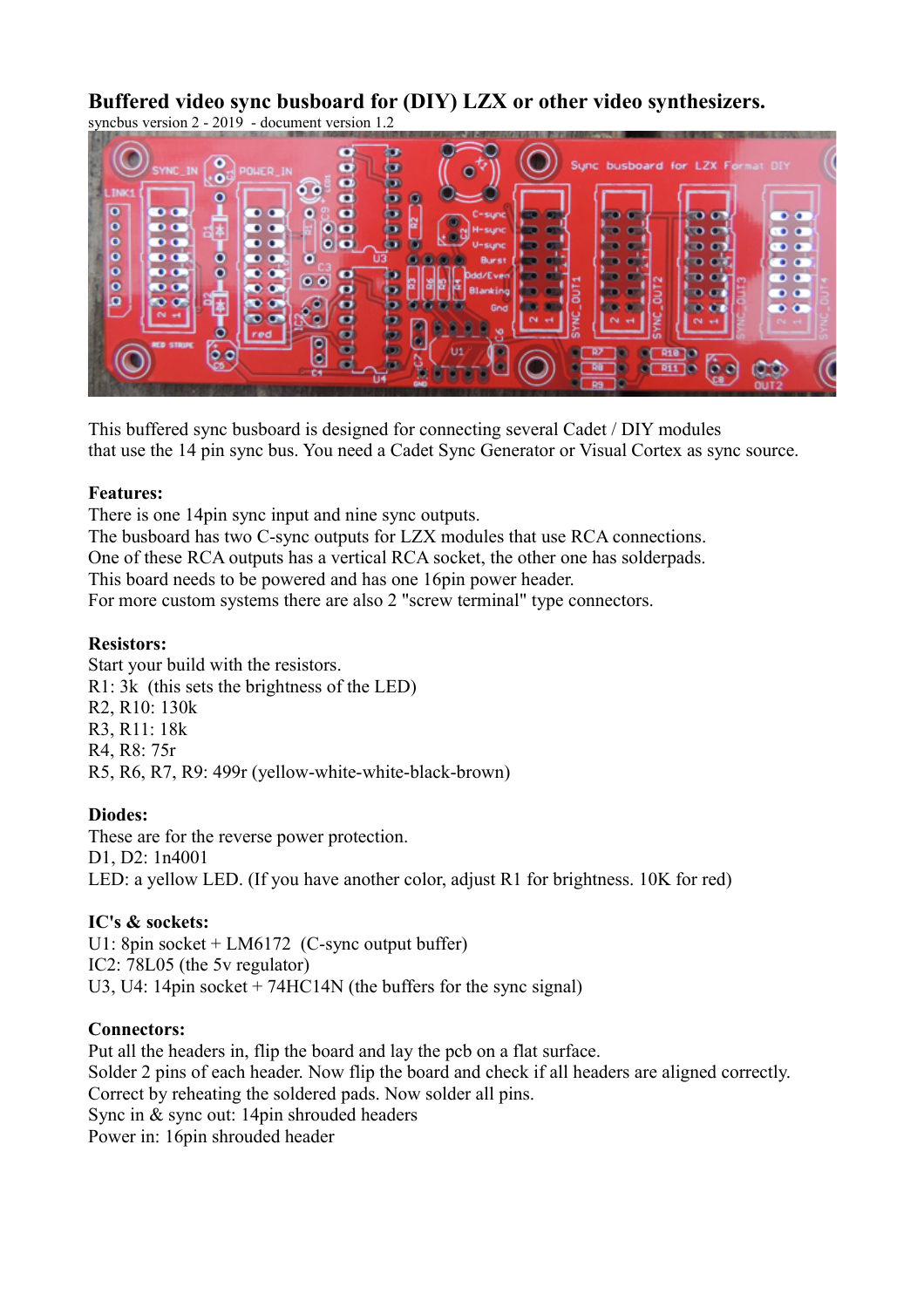# **Capacitors:**

Start with the smaller ones!  $C3.330nF$ C4, C6, C7, C9: 100nF (mount these 'standing up') C1, C5:  $10uF$  (longer leg = PLUS) C2, C8:  $100uF$  (longer leg = PLUS)

## **RCA output:**

Solder the vertical RCA socket at the X1 location. Make sure it is aligned correctly!

#### **Testing:**

The Sync Busboard needs power.

Plug a 16 pin powercable from your eurorack busboard to the sync busboard "power in" header. Turn on the power supply. The yellow led should light up. Turn off the powersupply.

Connect a Sync source module (Cadet Sync Generator or a Visual Cortext) to the "Sync in"header. Connect a module that needs sync (VCO, Ramps or Video input) to the 14pin "sync output" header. Turn of the power supply and test if the VCO is synced.

The RCA (C-Sync) output can be connected to LZX modules that use this kind of sync method.

note:

If you have a Visual Cortex and a Cadet Sync Generator , use the Visual Cortex as master.

Original design thread:

[https://community.lzxindustries.net/t/sync-busboard-design-for-cadet-diy-systems/602 1](https://community.lzxindustries.net/t/sync-busboard-design-for-cadet-diy-systems/602)

*This project was made possible by the kind help of L.Larsen and users of the LZX community forum. Special thanks goes to user Agawell for his help testing the RCA sync output. M.Verhallen / [Reverselandfill.org](http://Reverselandfill.org/) 2020*